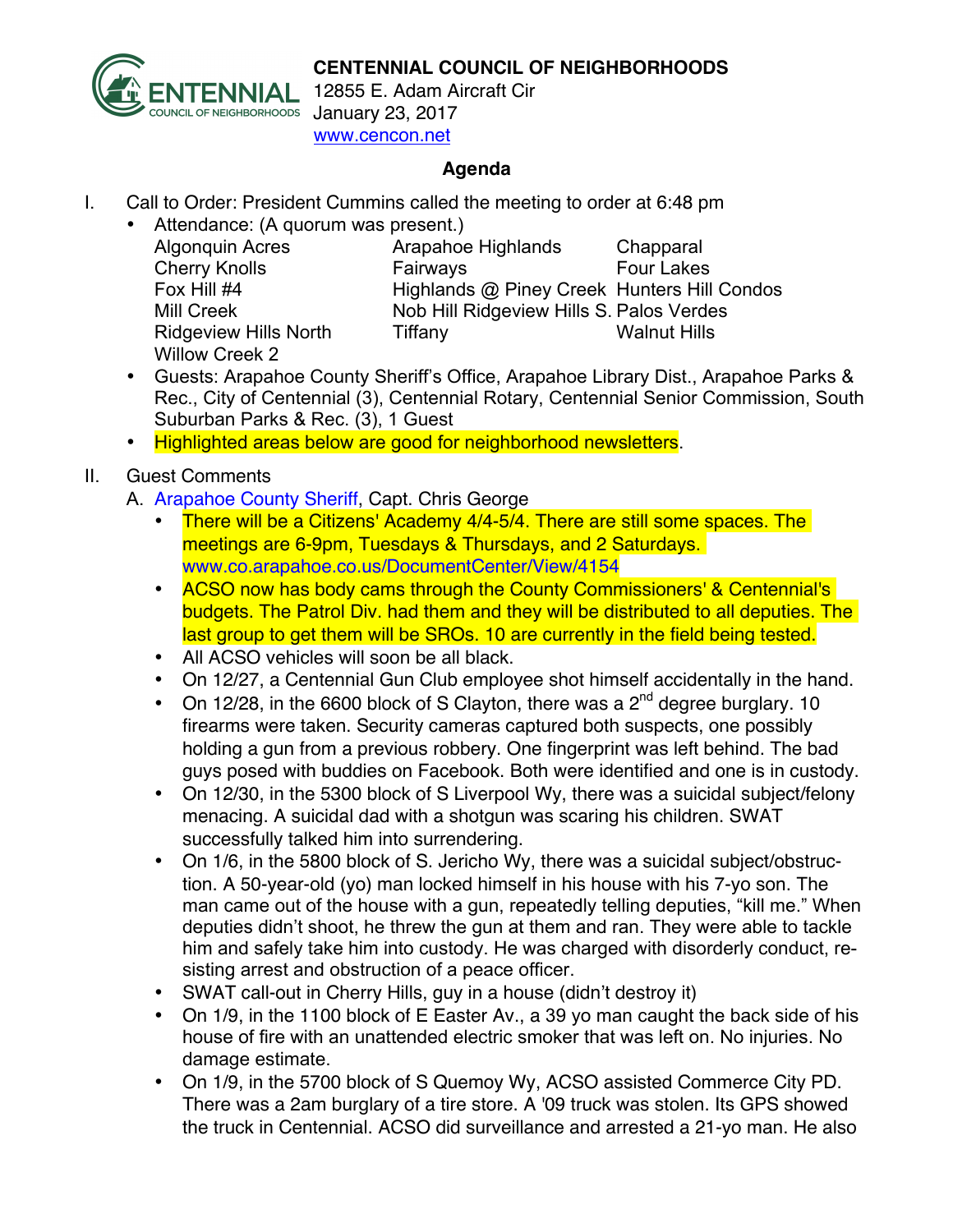had a warrant for robbery in Denver and assault in Lakewood. CC came down and took him.

- On 1/13, in the 7000 block of S Elizabeth St, deputies responded to unknown injury crash & found the vehicle empty. The Vehicle was stolen from Wheat Ridge. Witnesses described a male & female running from the car after the crash. K9 Deputy Gordon Carroll came into the area and found the male & female a block away. The 16-yo female was the driver and was charged with: Aggravated Motor Vehicle Theft, Driving Under Restraint, Possession of Marijuana and Leaving the Scene of an Accident.
- On 1/14, on I-70, ACSO stopped a car with MA plates. They seized 9.95 oz. of Marijuana, 6.99 oz. of edible Marijuana, & \$5400. The drugs were destined for WV.
- On 1/18, Lakewood PD recovered our stolen Papillon puppy (value \$1,300) from Perfect Pets. Suspects were caught trying to shoplift at a Kohls in Lakewood and had the puppy at the time of their arrest.
- On 1/21, (update), David Craine was wanted in connection with a homicide that occurred in unincorporated ArapCo on Dec 29. He was arrested by Garfield County Sheriff's Office in UT.
- **Q:** Why did the people own the number of guns that were stolen? George: It's their right to have them.
- There was a fire in Foxfield, in a rented home, that also turned out to be a MJ grow operation.
- **Q:** The completed Arapahoe Rd. has become a race track. George: ACSO knows about this and is doing heavy duty policing.
- Maurer: How did the "move over campaign" turn out. George: It went very well.
- B. [Arapahoe Library District,](http://www.arapahoelibraries.org/) Daisy Grice, Manager of Community Libraries
	- Castlewood Lib. serves a special function, it's where we do some focused research & development testing. Currently Castlewood has an opportunity to demo a Smartblock - a futuristic study room on wheels, the world´s most comfortable workspace cube. It's soundproof, requires only 37.7 sq.ft floor space (8'dx6'wx8'h), includes charging station, dimmable LED-lights, 32" HD screen and speakers. Up to 6 people can meet inside. The Smartblock is scheduled to arrive this weekend and we'll have it on loan for approximately 8 weeks. We plan to make it available to reserve in advance for some of the time that it is here.
	- Event: *The Bachelor*'s Season 17 Sean Low will be here for a Valentine's event on 2/10. He'll speak on speak on life, love and his book, *For the Right Reasons: America's Favorite Bachelor on Faith, Love, Marriage, and Why Nice Guys Finish First.* This will be at the Embassy Suites DTC, 7:30pm. Prior to the book talk, fans have a unique opportunity to learn more about the author by purchasing a VIP ticket. The VIP event, held at 6:30 pm and will feature an exclusive question and answer session, hors d'oeuvres and the opportunity to have the author sign his book. Tattered Cover will sell the books on site. Register on the ALD website.
	- ALD has a new Executive Director, Oliver Sanidas. He was the former Director of **Digital Services.**
	- All Arapahoe Libraries and our website feature access to a variety of tax forms and resources to ensure this season is not taxing for patrons. Links to helpful tax websites, forms and assistance can be found online at arapahoelibraries.org.
	- We're currently implementing RFID (Radio Frequency Identification) in our libraries. You'll find a few new self checkout units that allow you to checkout items in stacks instead of scanning each barcode one by one. This year we will adding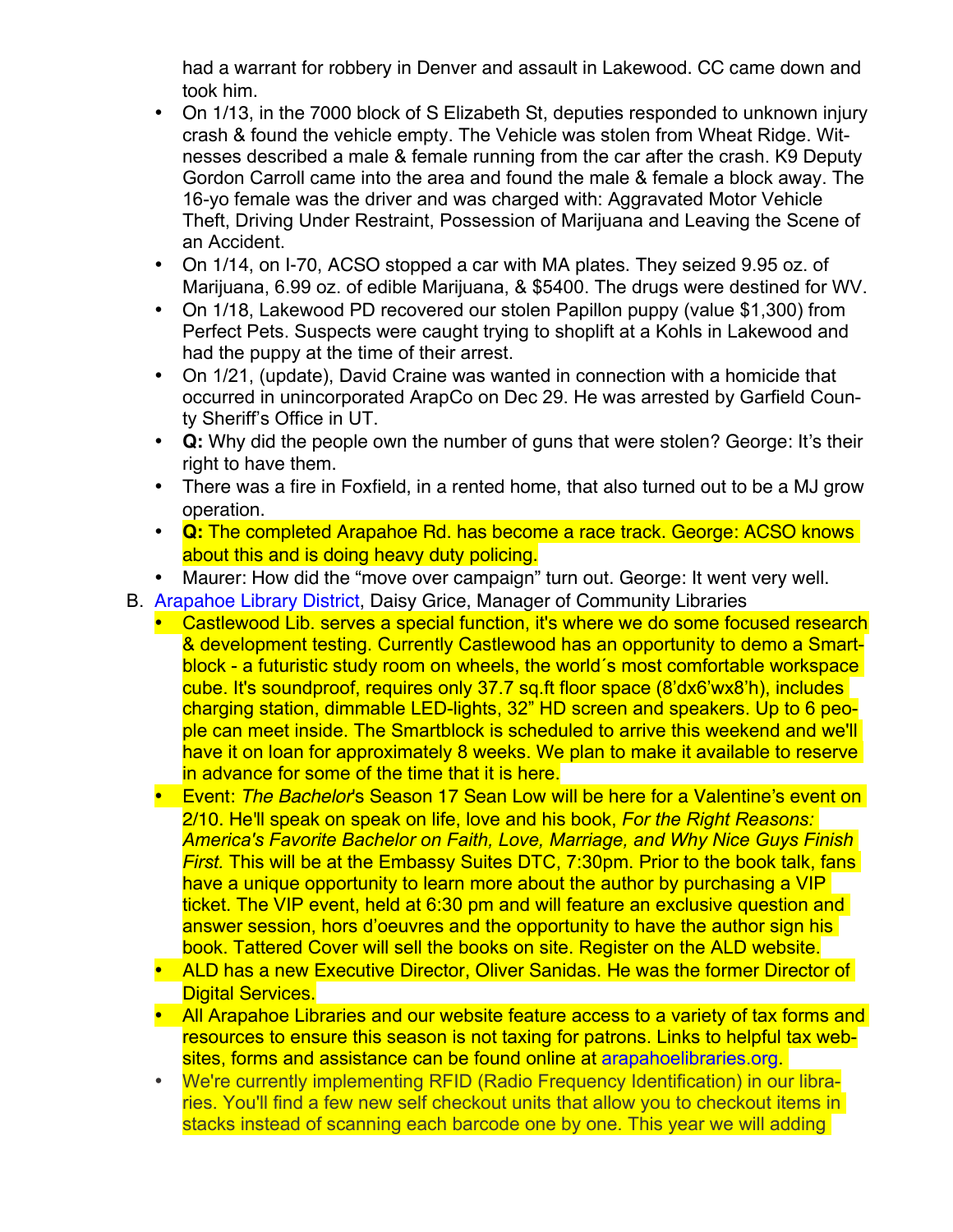automated check-in units which will check items off your account as they are slipped through the book drop slot!

- Blum: We're embarrassed that we neglected to give the ALD a gift in 2015. We've included it in this year's contributions. We just want to say how much we appreciate having such a great place to hold our meetings.
- C. [Arapahoe Park & Rec District,](http://www.aprd.org) Delos Searle, Asst. District Manager
	- There were two specials that expired ion 1/31. I'm sorry I was too late for them. I didn't include them here.
	- APRD went through a bid process for a landscape contractor & chose TerraCare. The old contractor increased prices too much.
	- Trails Rec. closed 1/30-2/3, all aquatics will go down to install a new filter (they have several filter).
	- **APRD is on NextDoor.**
- D. Fire Districts, Littleton Fire: not present
	- [Cunningham Fire,](http://www.cfpd.org) [Littleton Fire,](http://www.littletongov.org/fire) [South Metro Fire](http://www.southmetro.org)
- E. [South Suburban Park & Rec District,](http://www.SSPR.org) Communications Director Greg Collette in for Teresa Cope
	- SSPRD has hired a new facilities supervisor at Goodson.
	- They are still working through a master plan process. This should be done by the end of Q1. They'll will move on to a financial plan.
	- The Spring Catalogue will come out  $1^{st}$ -2<sup>nd</sup> week of Feb. This year there'll be 4 catalogs, one for each season.
	- The walls at the South Suburban Golf Course clubhouse refit are up and due to be completed late May.
- F. [Centennial Senior Commission,](http://www.centennialco.gov/Government/senior-commission.aspx) Mary Alice Jackson
	- She discussed the new Prime Timers program which was started by the Centennial Rotary Club and Senior Commission joined in. Meetings are every Monday in the Willow Creek #3 clubhouse, 80941 E Phillips Cir, 80112, Grant runs out in June and they're not sure what then. There is a flyer attached below the email with times. There's a Happy Hour once a month.
	- Doerr: What is happy hour? Jackson: That's exactly what it is and many members stay for dinner
- G. [City of Centennial,](http://www.centennialco.gov) Mayor Noon, C.J. Whelan & Stephanie (both District 4, both running for Mayor)
	- The FiberWorks Commission the City formed consists of Council members Lucas, Whelan, Piko and 2-3 residents.
	- Waco->Himalaya is completed. There will be a trail on the north side of Arapahoe.
	- Mayor: There was a Kings Point meeting on 1/30.
	- **Q:** What about Ting? Whelan: There was a Ting open house one on 1/25, at Koelbel Lib.
	- Ting should stimulate competition and provide better service for less money to our residents. No one will be required to leave their current provider if they don't want to.
- III. Economic Development in Centennial, Neil Marciniak, Centennial Economic Development Manager
	- Centennial has a lot of Professional and Business Services & Finance business
	- Our population is expected to be113,000-114,000 in the 2020 census.